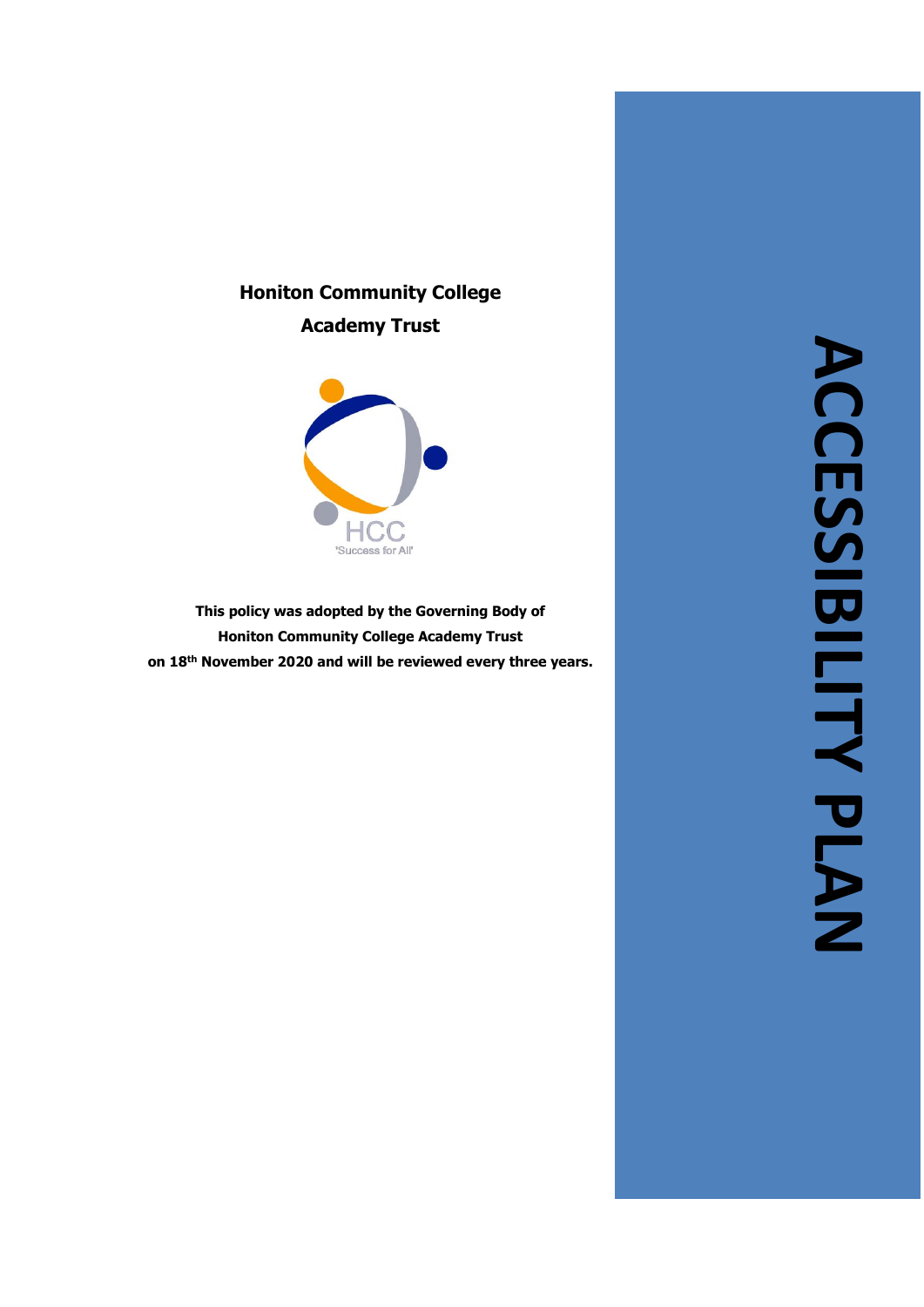## **Aims**

Schools are required under the Equality Act 2010 to have an accessibility plan. The purpose of the plan is to:

- Increase the extent to which disabled pupils can participate in the curriculum
- Improve the physical environment of the school to enable disabled pupils to take better advantage of education, benefits, facilities and services provided
- Improve the availability of accessible information to disabled pupils

Our school aims to treat all its pupils fairly and with respect. This involves providing access and opportunities for all pupils without discrimination of any kind.

Honiton Community College strives to ensure that the culture and ethos of the college are such that, whatever the abilities and needs of members of the college community, everyone is equally valued and treats one another with respect. Students should be provided with the opportunity to experience, understand and value diversity.

Our College is also committed to ensuring staff are trained in equality issues with reference to the Equality Act 2010, including understanding disability issues.

Our school's complaints procedure covers the accessibility plan. If you have any concerns relating to accessibility in College, this procedure sets out the process for raising these concerns.

#### **Legislation and guidance**

This document meets the requirements of [schedule 10 of the Equality Act 2010](http://www.legislation.gov.uk/ukpga/2010/15/schedule/10) and the Department for Education (DFE) [guidance for schools on the Equality Act 2010.](https://www.gov.uk/government/publications/equality-act-2010-advice-for-schools) The Equality Act 2010 defines an individual as disabled if he or she has a physical or mental impairment that has a 'substantial' and 'long-term' adverse effect on his or her ability to undertake normal day to day activities.

Under the [Special Educational Needs and Disability \(SEND\) Code of Practice](https://www.gov.uk/government/publications/send-code-of-practice-0-to-25), 'long-term' is defined as 'a year or more' and 'substantial' is defined as 'more than minor or trivial'. The definition includes sensory impairments such as those affecting sight or hearing, and longterm health conditions such as asthma, diabetes, epilepsy and cancer.

Schools are required to make 'reasonable adjustments' for pupils with disabilities under the Equality Act 2010, to alleviate any substantial disadvantage that a disabled pupil faces in comparison with non-disabled pupils. This can include, for example, the provision of an auxiliary aid or adjustments to premises.

This policy complies with our funding agreement and articles of association.

## **Action plan**

This action plan sets out the aims of our accessibility plan in accordance with the Equality Act 2010.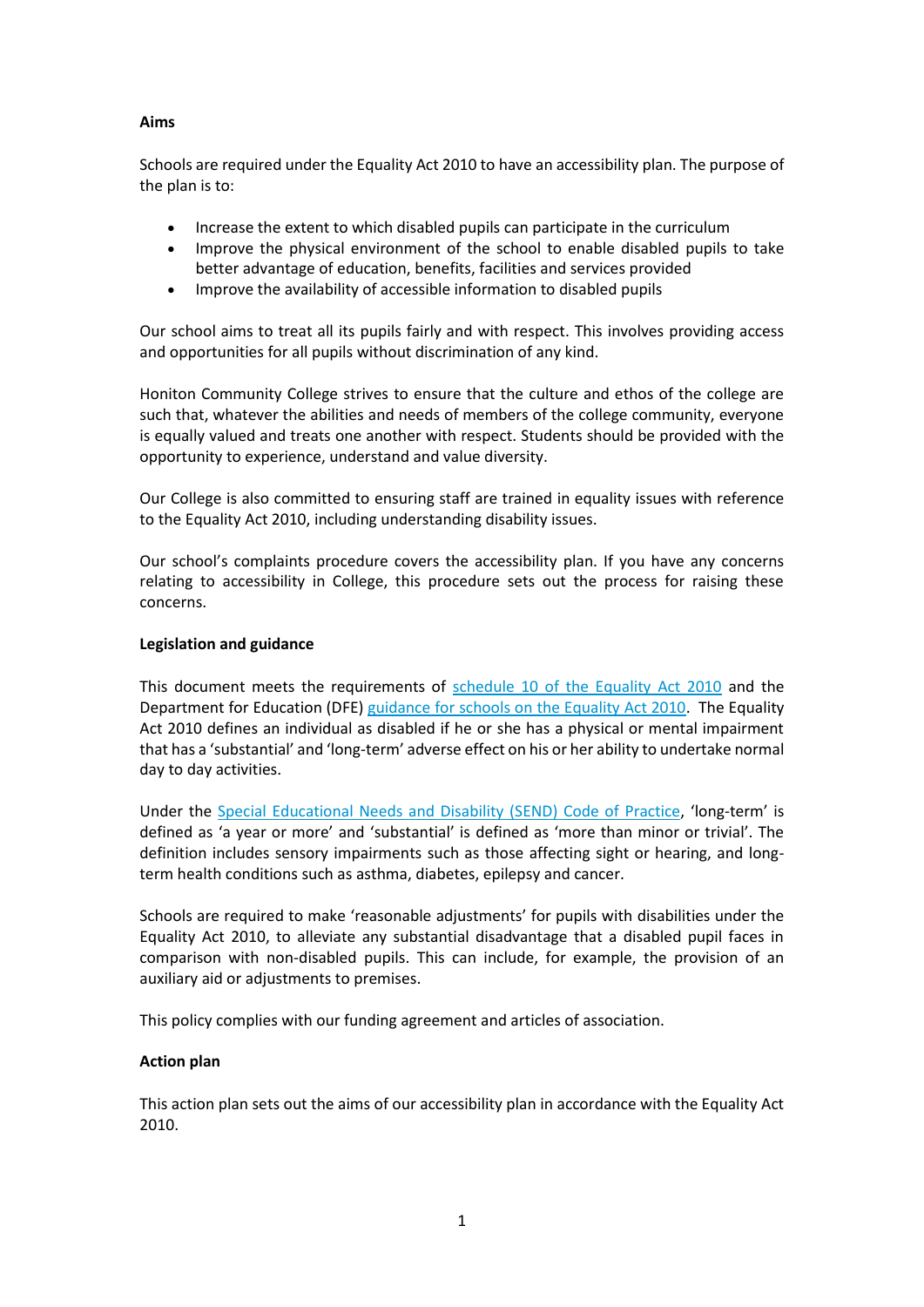| Aim                                                                           | <b>Current good practice</b>                                                                                                                                                                                                                                                                                                                                                                                                                                                                                                                                                                            | <b>Objectives</b><br>Short, medium and long-term<br>objectives                                                                                                                                                                                                                                                                                                                                                                                                                                                                                                                                                                                                                                                                                                                                         | Person<br>responsible                                            |
|-------------------------------------------------------------------------------|---------------------------------------------------------------------------------------------------------------------------------------------------------------------------------------------------------------------------------------------------------------------------------------------------------------------------------------------------------------------------------------------------------------------------------------------------------------------------------------------------------------------------------------------------------------------------------------------------------|--------------------------------------------------------------------------------------------------------------------------------------------------------------------------------------------------------------------------------------------------------------------------------------------------------------------------------------------------------------------------------------------------------------------------------------------------------------------------------------------------------------------------------------------------------------------------------------------------------------------------------------------------------------------------------------------------------------------------------------------------------------------------------------------------------|------------------------------------------------------------------|
| Increase<br>access to the<br>curriculum<br>for pupils<br>with a<br>disability | Our school offers a<br>differentiated<br>curriculum for all<br>students and we use<br>resources tailored to<br>the needs of pupils<br>who require support to<br>access the curriculum.<br>Curriculum progress is<br>tracked for all pupils,<br>including those with a<br>disability.<br>Targets are set<br>effectively and are<br>appropriate for<br>students with<br>additional needs.<br>The curriculum is<br>reviewed to ensure it<br>meets the needs of all<br>students.<br>The views of all<br>students including<br>those with disabilities<br>are considered when<br>planning the<br>curriculum. | <b>Short Term:</b><br>To enable student voice<br>$\bullet$<br>to be heard through the<br>annual PASS survey.<br>To improve staff<br>$\bullet$<br>awareness on the needs<br>and responsibilities for<br>students with disabilities<br>by providing appropriate<br>CPD to relevant staff.<br>To incorporate in the<br>$\bullet$<br>curriculum a knowledge<br>and understanding of the<br>needs of people with<br>disabilities.<br><b>Medium Term</b><br>To continue to<br>incorporate in the<br>curriculum a knowledge<br>and understanding of the<br>needs of people with<br>disabilities.<br>To widen the extra<br>$\bullet$<br>curricula activates on<br>offer for all students.<br><b>Long Term</b><br>To re-examine the<br>curriculum provision in<br>the light of ever changing<br>National scene. | <b>RRO</b><br><b>MCA</b><br>CLC/ELT<br>CLC/ELT<br>GSM/All<br>HOD |
| Improve and<br>maintain<br>access to the<br>physical<br>environment           | Where possible the<br>College environment is<br>adapted to the needs<br>of students as required.<br>This has included the<br>installation of ramps<br>and lifts. In addition,<br>disabled toilets and<br>changing facilities have<br>been provided.                                                                                                                                                                                                                                                                                                                                                     | <b>Short Term:</b><br>Review the current<br>$\bullet$<br>provision by conducting a<br>site audit carried out in<br>conjunction with the<br>Director of Finance and<br><b>Resources and members</b>                                                                                                                                                                                                                                                                                                                                                                                                                                                                                                                                                                                                     | <b>MBU</b><br><b>MBU</b>                                         |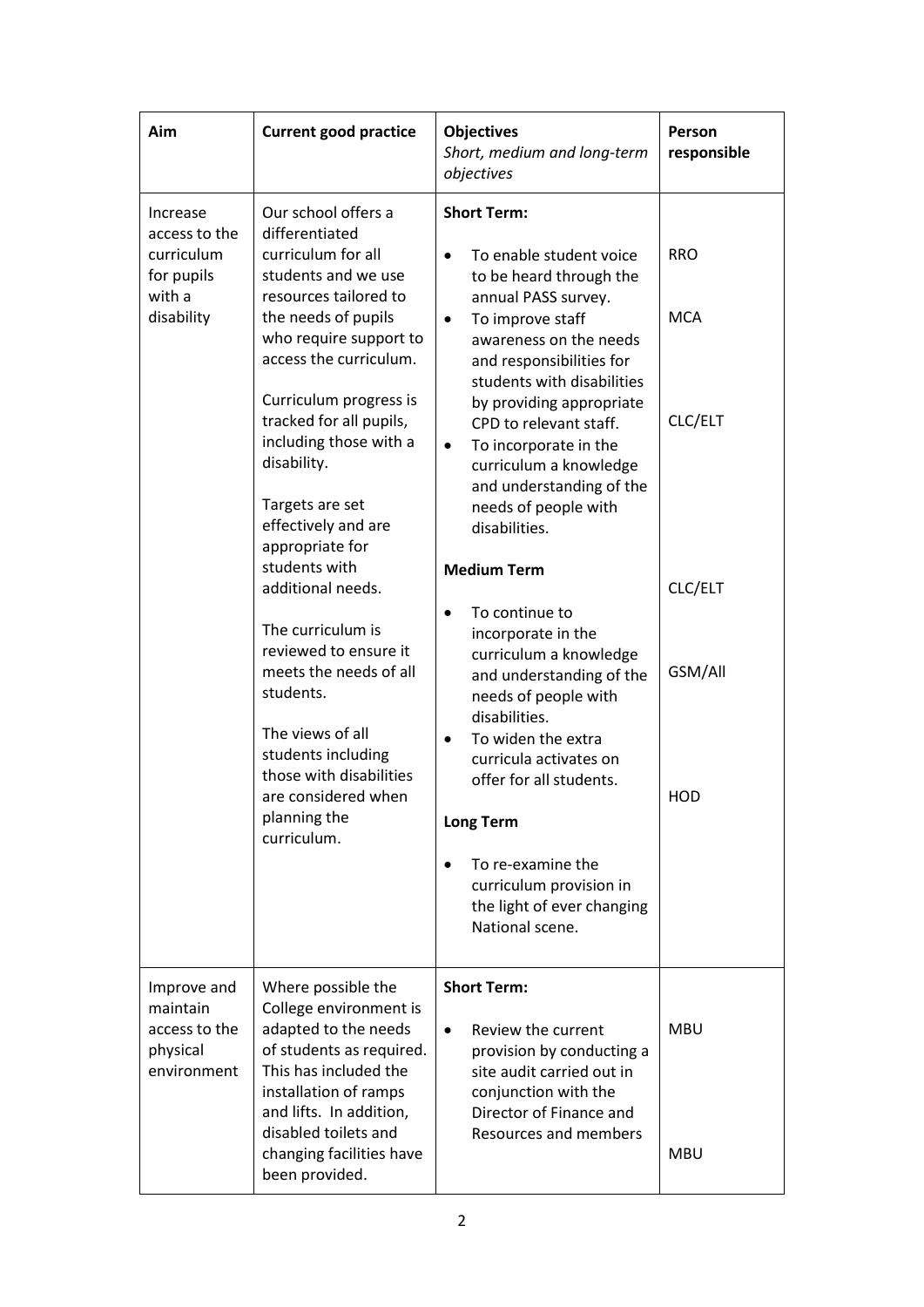|                                                                             | Disabled parking bays<br>are also available. A<br>specific room is<br>provided to enable<br>physio therapy to be<br>provided onsite.<br>Our new buildings have<br>been specifically<br>tailored for the needs<br>of students with<br>physical disabilities.                                                                                                                                  | of the Resources<br>Committee.<br>To review practices to<br>$\bullet$<br>allow access to all areas<br>for wheelchairs.<br><b>Medium Term</b><br>To improve any minor<br>changes in the physical<br>site/buildings as<br>identified in the short-<br>term plan audit.<br><b>Long Term</b>                                                                                                                | <b>MBU</b><br><b>MBU</b>                          |
|-----------------------------------------------------------------------------|----------------------------------------------------------------------------------------------------------------------------------------------------------------------------------------------------------------------------------------------------------------------------------------------------------------------------------------------------------------------------------------------|---------------------------------------------------------------------------------------------------------------------------------------------------------------------------------------------------------------------------------------------------------------------------------------------------------------------------------------------------------------------------------------------------------|---------------------------------------------------|
|                                                                             |                                                                                                                                                                                                                                                                                                                                                                                              | To review the provision<br>for disability for all<br>stakeholders as part of a<br>three-year cycle.<br>To implement any<br>changes to the physical<br>space as required by<br>review audit or<br>monitoring processes.                                                                                                                                                                                  | <b>MBU</b>                                        |
| Improve the<br>delivery of<br>information<br>to pupils with<br>a disability | Our College uses a<br>range of<br>communication<br>methods to ensure<br>information is<br>accessible. This<br>includes:<br>Internal signage<br>$\bullet$<br>Large print<br>$\bullet$<br>resources<br>Pictorial or<br>$\bullet$<br>symbolic<br>representations<br>Dictaphones<br>$\bullet$<br>Interpreters<br>٠<br>Scribes for<br>$\bullet$<br>examinations<br>Laptops and other<br>$\bullet$ | <b>Short Term:</b><br>To improve staff<br>awareness on the needs<br>and responsibilities for<br>students with disabilities<br>by providing appropriate<br>CPD to relevant staff.<br>Where necessary<br>$\bullet$<br>improve access to ICT<br>facilities.<br>To respond to individual<br>٠<br>student needs as they<br>arise.<br><b>Medium Term</b><br>To audit the provision of<br>internal signage and | <b>MCA</b><br>ASA/MST<br><b>MBU</b><br><b>ASA</b> |
|                                                                             | ICT equipment for<br>examinations and<br>classroom use                                                                                                                                                                                                                                                                                                                                       | make changes where<br>necessary.<br>Audit provision of the<br>٠<br>individual needs of the                                                                                                                                                                                                                                                                                                              |                                                   |